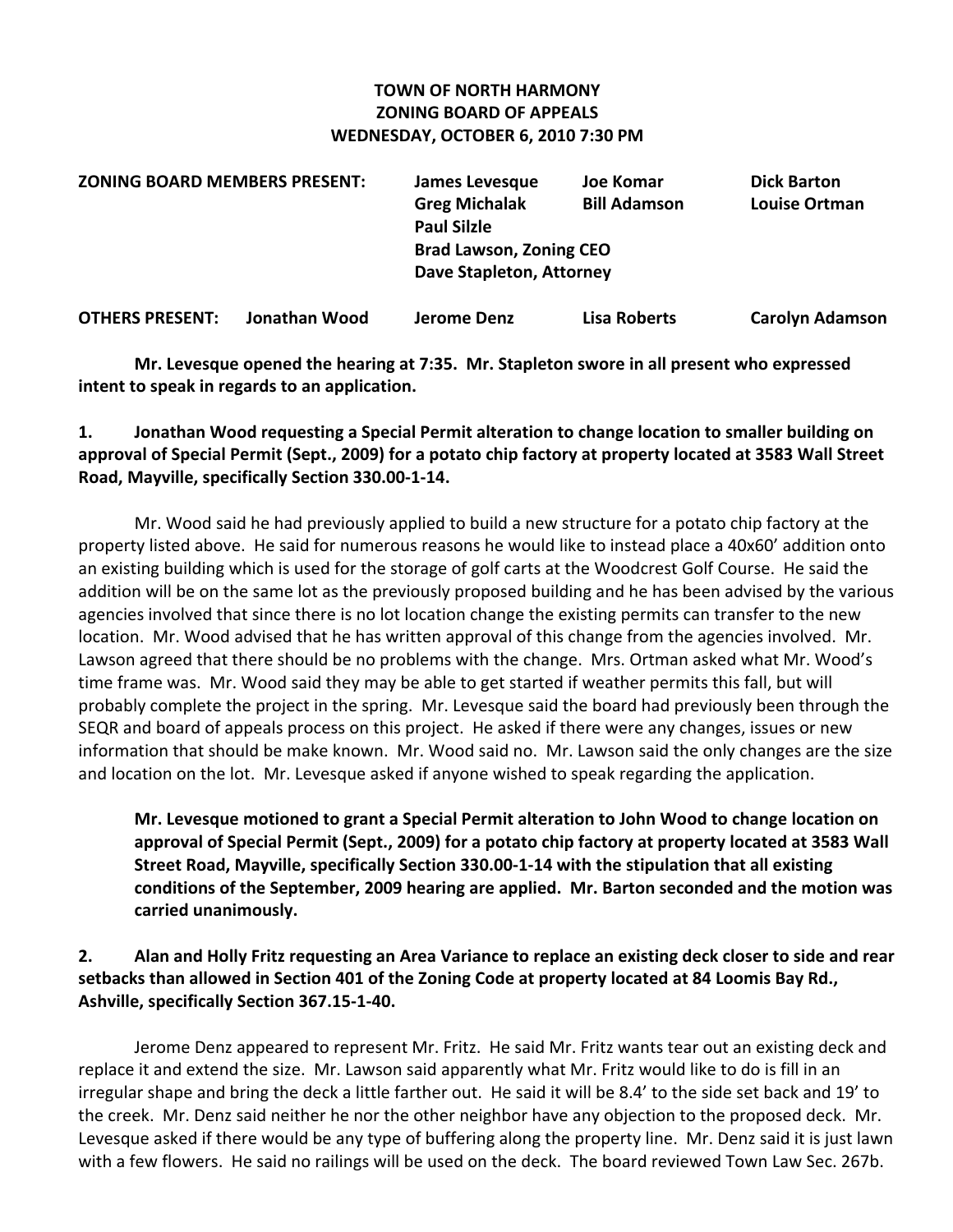# **ZBA 10/6/10 (Pg. 2)**

1.) no; 2.) no; 3.) no; 4.) no; 5.) yes. Mr. Levesque asked if anyone wished to speak regarding the application.

**Mr. Barton motioned to grant an Area Variance to Alan and Holly Fritz to replace an existing deck** closer to side and rear setbacks than allowed in Section 401 of the Zoning Code and as outlined in **the application, at property located at 84 Loomis Bay Rd., Ashville, specifically Section 367.15‐1‐ 40. Mr. Silzle seconded and the motion was carried unanimously.**

**3. Robert Kohl requesting an Area Variance to construct an addition closer to a side setback than** allowed in Section 401 of the Zoning Code at property located at 61 Loomis Bay Rd., Ashville, specifically **Section 367.15‐1.14.** 

Mr. Lawson said that Mr. Kohl had appeared at the 9/22/10 hearing at which quorum could not be met. He said Mr. Kohl was out of town but had given him some photos and he had spoken to him on the phone yesterday. He said he would offer anything he can on the project as far as it goes. He said Mr. Kohl wants to construct a 156 sq. ft. (12x13') bedroom addition on the east side of his home. He said the setback from the property line will be 5'. Mr. Lawson said a letter had been submitted by Mr. Murtaugh, a neighbor, expressing no issue with the addition. A letter was sent from South and Center Chautauqua Lake Sewer District stating there are no sewer issues with the project as submitted. Mr. Stapleton reminded the board of the 9 point site plan review checklist for projects over \$20,000.00. The board went through a general review of the 9 point checklist. Mr. Lawson said the foundation of the addition will be a concrete pier style. He said the project does not require architectural drawings and the cost is approximately \$10,000. The board also reviewed Town Law Section 267b. 1) no; 2) no; 3) yes; 4) no; 5) yes. Mr. Michalak asked about the maximum lot coverage. Mr. Stapleton noted for the record that Mr. Kohl indicated that the cottage is used for rental and the reason for the addition of the bedroom is that it is difficult to rent out a one bedroom home. Mr. Levesque asked if anyone wished to speak regarding the application.

## **Mr. Levesque motioned to grant an Area Variance to Robert Kohl to construct an addition 5' from a side setback at property located at 61 Loomis Bay Rd., Ashville, specifically Section 367.15‐1.14 providing the following condition is met:**

 **Zoning CEO will provide maximum lot coverage calculation prior to the start of the project and if it exceeds 30% lot coverage, the applicant must reappear before the Board of Appeals.**

**Mrs. Ortman seconded and the motion was carried unanimously.**

## 4. Lisa Roberts requesting a Special Permit to replace an existing fence and extend it 20' on property **located at 72 Loomis Bay Road, Specifically Section 367.15‐1‐49.**

Ms. Roberts said there is currently an existing split rail fence approximately 136' long located on their property. She said they would like to replace the fence at its current height of 4'and extend it approximately 20' further to the property line. Mr. Lawson said the applicant could have replaced the existing fence with just a permit and no ZBA appearance, but the addition of the 20' and the fact that the new section is closer than 2' from the property line requires the board of appeals process. Mr. Levesque asked if anyone wished to speak regarding the application. Mr. Lawson requested that the applicant check